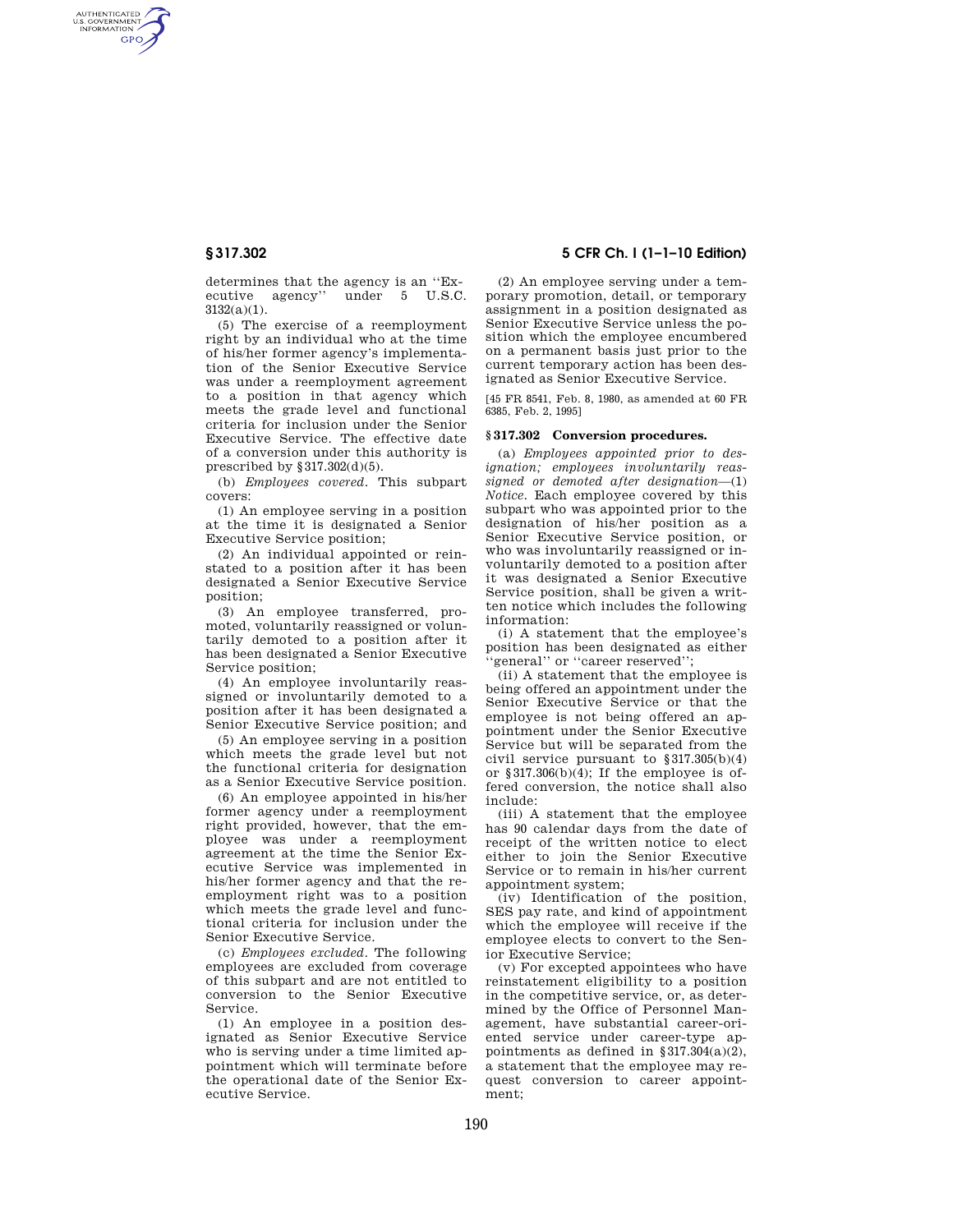# **Office of Personnel Management § 317.302**

(vi) For employees under limited executive assignment who have reinstatement eligibility to a position in the competitive service, or as determined by the Office of Personnel Management, have substantial career-oriented service under career-type appointments as defined in  $$317.304(a)(2)$ , and who are covered under §317.306(b)(3), a statement that the employee may request conversion to career appointment;

(vii) A summary of the features of the Senior Executive Service (this can be accomplished by appending descriptive material prepared by the Office);

(viii) A statement that the employee must submit his/her decision with regard to paragraphs  $(a)(1)(iii)$ ,  $(v)$  and (vi) of this section, in writing, on or before the end of the notice period; and

(ix) A statement of the right of an employee who is aggrieved to appeal an action under this subpart to the Merit Systems Protection Board.

An employee whose involuntary reassignment or involuntary demotion to a designated position occurs less than 90 days before the operational date of the Senior Executive Service, shall be given this notice at the time of the personnel action. The employee shall have 90 calendar days from the date of receipt of the notice to make an election on conversion.

(2) *Pay.* Upon conversion to the Senior Executive Service, an employee's SES rate will be determined under 5 CFR part 534, subpart D.

(3) *Freedom of choice.* The employee shall decide whether he/she accepts conversion to the Senior Executive Service. The employing agency shall not attempt to influence the employee's decision through coercion, intimidation or duress.

(4) *Employee's election.* On or before the end of the notice period, the employee shall signify in writing his/her decision to accept or to decline an appointment under the Senior Executive Service. An excepted or limited assign-<br>ment employee covered under employee §317.305(b)(3) or §317.306(b)(3), respectively, shall also indicate whether he/ she requests conversion to career appointment. Failure to respond shall be deemed a declination.

(b) *Employees receiving appointments after designation but before the operational date of the Senior Executive Service*—(1) *Condition of appointment.* Each individual appointed, reinstated, transferred, promoted, voluntarily reassigned or voluntarily demoted to a position after it has been designated a Senior Executive Service position shall be required to accept conversion to the Senior Executive Service. The agency shall advise the individual of this requirement prior to the appointment or other personnel action. The individual shall signify his/her acceptance of conversion in writing at the time of the personnel action.

(2) *Notice.* At the time of the personnel action, or 90 days before the Senior Executive Service becomes operational, whichever is later, the agency shall give the employee a written notice which identifies the position, SES pay rate, and kind of appointment the employee will receive under the Senior Executive Service.

(3) *Pay.* An employee's SES rate will be determined under 5 CFR part 534, subpart D.

(c) *Employees whose positions are not designated Senior Executive Service positions—Notice.* Each employee covered by  $§317.301(b)(5)$  shall be given a written notice advising the employee that his/her position is not designated a Senior Executive Service position; that the employee is not entitled to conversion to the Senior Executive Service; and that the employee has a right to appeal an action under this subpart to the Merit Systems Protection Board.

(d) *Employees appointed under a reemployment right*—(1) *Notice.* At the time the employee exercises his/her reemployment right, the agency shall give the employee a written notice which includes the following information:

(i) A statement that the employee meets the requirements of §317.301(b)(6) for eligibility for conversion to the Senior Executive Service and that he/ she is being offered an appointment under the Senior Executive Service;

(ii) A statement that the employee has 90 calendar days from the date of receipt of the written notice to elect either to join the Senior Executive Service or to remain under the type of